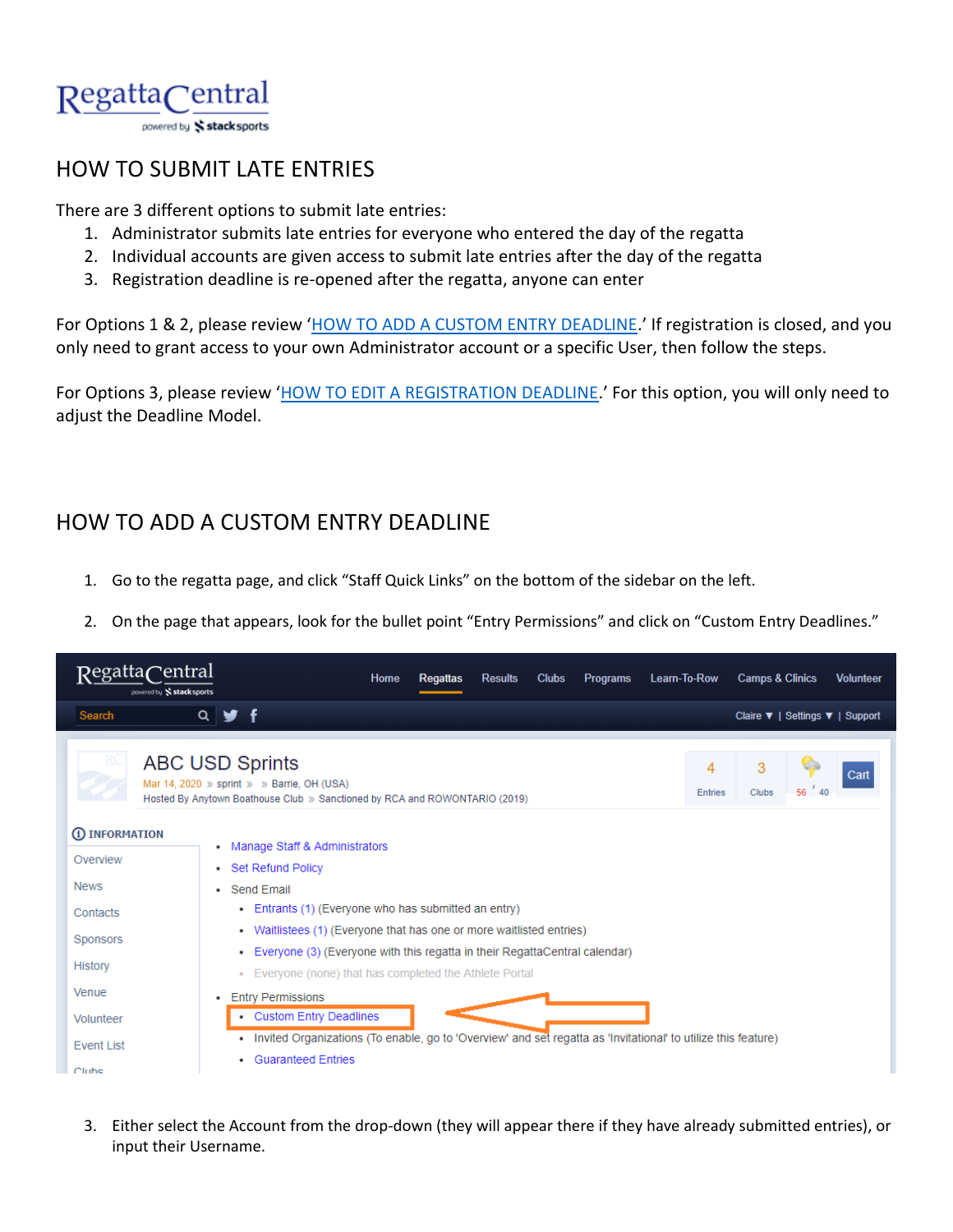| RegattaCentral<br>powered by Stacksports |                                                                                                                                                    | Home            | <b>Regattas</b>      | <b>Results</b>                   | <b>Clubs</b> | <b>Programs</b>       | Learn-To-Row        | <b>Camps &amp; Clinics</b>      | <b>Volunteer</b> |
|------------------------------------------|----------------------------------------------------------------------------------------------------------------------------------------------------|-----------------|----------------------|----------------------------------|--------------|-----------------------|---------------------|---------------------------------|------------------|
| Search                                   | $\begin{array}{c} \mathbf{A} \\ \mathbf{B} \end{array}$<br>$\mathbf{f}$                                                                            |                 |                      |                                  |              |                       |                     | Claire ▼   Settings ▼   Support |                  |
| R                                        | <b>ABC USD Sprints</b><br>Mar 14, 2020 » sprint » » Barrie, OH (USA)<br>Hosted By Anytown Boathouse Club » Sanctioned by RCA and ROWONTARIO (2019) |                 |                      |                                  |              |                       | 4<br><b>Entries</b> | 3<br>47 / 36<br>Clubs           | Register         |
| 1 INFORMATION                            | <b>Staff</b><br><b>Custom Entry Deadlines</b>                                                                                                      |                 |                      |                                  |              |                       |                     |                                 |                  |
| Overview                                 |                                                                                                                                                    |                 |                      |                                  |              | <b>Entry Deadline</b> |                     |                                 |                  |
| News                                     | Account Holder                                                                                                                                     |                 | vior enter Username: |                                  |              | Ę.                    |                     | Submit                          |                  |
| Contacts                                 | <b>← Acceunt Molder</b>                                                                                                                            | $\div$ Username |                      | $\div$ <b>F</b> <sub>ntail</sub> |              | ♦ Deadline Date       |                     | $\div$ Deadline Time            |                  |
| Sponsors                                 | Note: Timezone for dead nes is Canada/Eastern                                                                                                      |                 |                      |                                  |              |                       |                     |                                 |                  |
| <b>History</b>                           |                                                                                                                                                    |                 |                      |                                  |              |                       |                     |                                 |                  |
| Venue                                    |                                                                                                                                                    |                 |                      |                                  |              |                       |                     |                                 |                  |
| Volunteer                                |                                                                                                                                                    |                 |                      |                                  |              |                       |                     |                                 |                  |

- 4. Once you select their Account or put in the Username, you will need to select the deadline date and time. After this date/time, the account will not have special access.
	- a. If early, standard, or late registration is open at the time their Custom Entry Deadline expires, then they will be able to register as normal just like everyone else.

| RegattaCentral<br>powered by Stacksports |                                                                                                                                                    | Home | <b>Regattas</b>              | <b>Results</b> | <b>Clubs</b> |            | Programs              |    |               | Learn-To-Row        |    |        | <b>Camps &amp; Clinics</b> |     | <b>Volunteer</b>                |   |
|------------------------------------------|----------------------------------------------------------------------------------------------------------------------------------------------------|------|------------------------------|----------------|--------------|------------|-----------------------|----|---------------|---------------------|----|--------|----------------------------|-----|---------------------------------|---|
| Search                                   | $Q \times f$                                                                                                                                       |      |                              |                |              |            |                       |    |               |                     |    |        |                            |     | Claire ▼   Settings ▼   Support |   |
| RC                                       | <b>ABC USD Sprints</b><br>Mar 14, 2020 » sprint » » Barrie, OH (USA)<br>Hosted By Anytown Boathouse Club » Sanctioned by RCA and ROWONTARIO (2019) |      |                              |                |              |            |                       |    |               | 4<br><b>Entries</b> |    | Cli bs |                            | /36 | Register                        |   |
| 1 INFORMATION                            | Staff<br><b>Custom Entry Deadlines</b>                                                                                                             |      |                              |                |              |            |                       |    |               |                     |    |        |                            |     |                                 |   |
| Overview                                 |                                                                                                                                                    |      |                              |                |              |            | <b>Entry Deadline</b> |    |               |                     |    |        |                            |     |                                 |   |
| <b>News</b>                              | Account Holder                                                                                                                                     |      | v or enter Username: claired |                |              | ا پر<br>دو | 2019-04-24 11:59 pm   |    |               |                     |    |        | Submit                     |     |                                 |   |
| Contacts                                 | ♦ Account Holder                                                                                                                                   |      | $\div$ Username              | $\div$ Email   |              | $\div$ De  | o                     |    |               | April 2019          |    |        | o                          | ne  |                                 | ٠ |
| Sponsors                                 | Note: Timezone for deadlines is Canada/Eastern                                                                                                     |      |                              |                |              |            | <b>Su</b>             | Mo | Tu            | We                  | Th | Fr     | Sa                         |     |                                 |   |
| History                                  |                                                                                                                                                    |      |                              |                |              |            |                       |    | $\mathcal{P}$ | 3.                  | 4  | 5      | 6                          |     |                                 |   |
| Venue                                    |                                                                                                                                                    |      |                              |                |              |            |                       | 8  | q             | 10                  |    | 12     | 13                         |     |                                 |   |
| Volunteer                                |                                                                                                                                                    |      |                              |                |              |            | 14                    | 15 | 16            | 17                  | 18 | 19     | 20                         |     |                                 |   |
| <b>Event List</b>                        |                                                                                                                                                    |      |                              |                |              |            | 21                    | 22 | 23            | 24                  | 25 | 26     | 27                         |     |                                 |   |
| <b>Clubs</b>                             |                                                                                                                                                    |      |                              |                |              |            | 28                    | 29 | 30            |                     |    |        |                            |     |                                 |   |
| <b>Entries</b>                           |                                                                                                                                                    |      |                              |                |              |            | Time                  |    | $11:59$ pm    |                     |    |        |                            |     |                                 |   |
| <b>Heat Sheet/Draw</b>                   |                                                                                                                                                    |      |                              |                |              |            | Hour                  |    |               |                     |    |        |                            |     |                                 |   |
| <b>Results</b>                           |                                                                                                                                                    |      |                              |                |              |            | Minute                |    |               |                     |    |        |                            |     |                                 |   |
| <b>Z</b> REGISTRATION                    |                                                                                                                                                    |      |                              |                |              |            | Now                   |    |               |                     |    |        | <b>Done</b>                |     |                                 |   |

- 5. Once you have selected the date and time, click the "Submit" button.
- 6. You should receive a success message at the top of the screen, and you will see the new deadline in the list.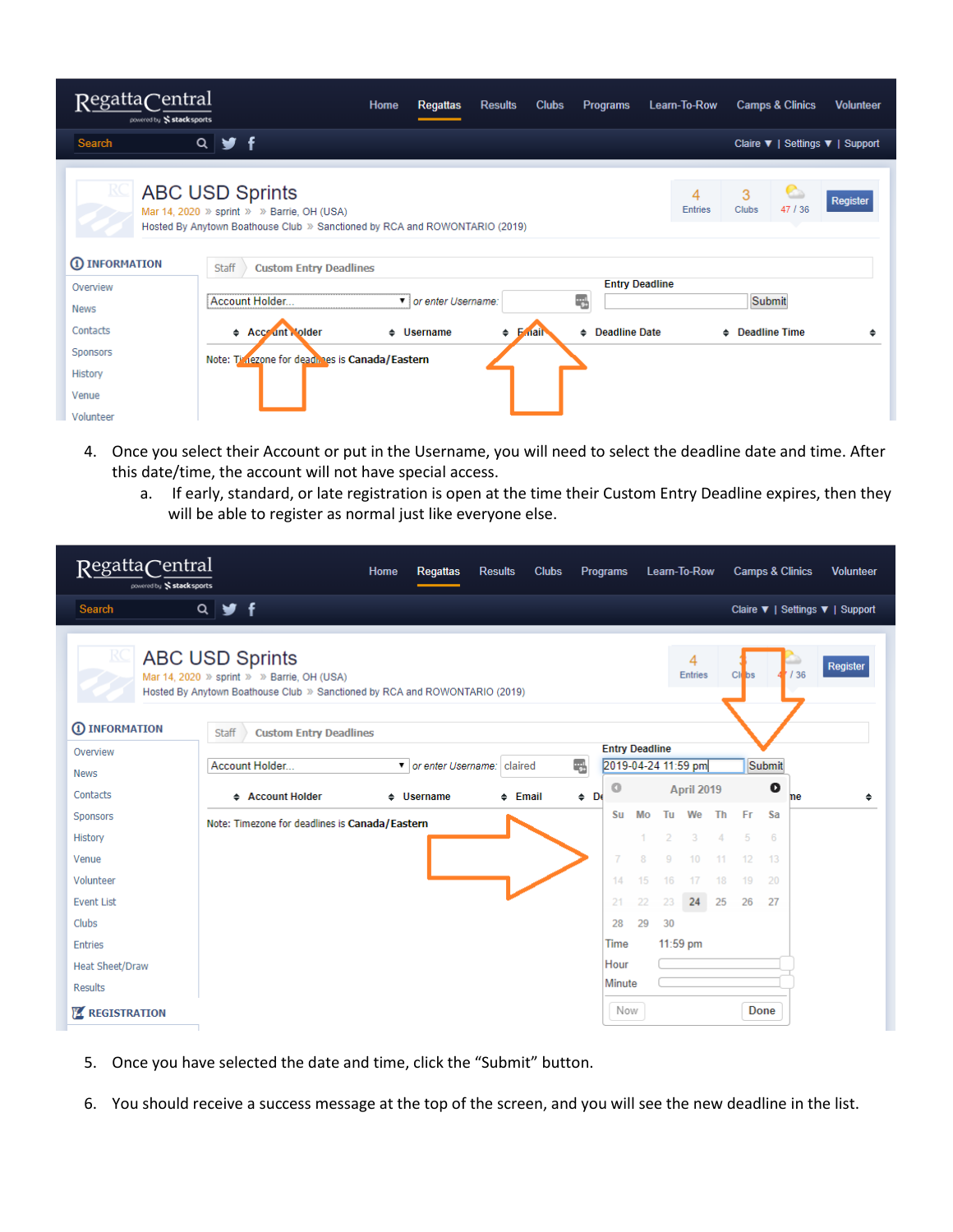| RegattaCentral<br>powered by Stacksports | Home<br><b>Results</b><br><b>Clubs</b><br><b>Camps &amp; Clinics</b><br><b>Regattas</b><br><b>Programs</b><br>Learn-To-Row<br><b>Volunteer</b>                                                               |
|------------------------------------------|--------------------------------------------------------------------------------------------------------------------------------------------------------------------------------------------------------------|
| Search                                   | 9f<br>$Q \mid$<br>Claire ▼   Settings ▼   Support                                                                                                                                                            |
|                                          | <b>ABC USD Sprints</b><br>3<br>4<br>Register<br>47/36<br>Clubs<br><b>Entries</b><br>Mar 14, 2020 » sprint » » Barrie, OH (USA)<br>Hosted By Anytown Boathouse Club » Sanctioned by RCA and ROWONTARIO (2019) |
| <b>1</b> INFORMATION                     | <b>Staff</b><br><b>Custom Entry Deadlines</b>                                                                                                                                                                |
| Overview<br><b>News</b>                  | Deadline for Username 'claired' has been updated                                                                                                                                                             |
| Contacts                                 | <b>Entry Deadline</b>                                                                                                                                                                                        |
| Sponsors                                 | أببته<br>Account Holder<br>Submit<br>▼ or enter Username:                                                                                                                                                    |
| History                                  | ← Account Holder<br><b>Deadline Date</b><br><b>Deadline Time</b><br>$\div$ Username<br>$\div$ Email<br>٠<br>٠<br>٠                                                                                           |
| Venue<br>Volunteer                       | Claire Duesdieker Keohane<br>claire@regattacentral.com<br>11:59 PM EDT<br>claired<br>Wednesday, April 24, 2019<br>G                                                                                          |
| <b>Event List</b>                        | Note: Timezone for deadlines is Canada/Eastern                                                                                                                                                               |

7. If you would like to revoke the Custom Deadline before it expires, you will need to click on the red circle on the left side of the Account Holder Name.

| RegattaCentral<br>powered by Stacksports | Home                                                                                                                     | <b>Regattas</b>                   | <b>Results</b>            | <b>Clubs</b> | <b>Programs</b>             | Learn-To-Row              | <b>Camps &amp; Clinics</b>      | <b>Volunteer</b> |
|------------------------------------------|--------------------------------------------------------------------------------------------------------------------------|-----------------------------------|---------------------------|--------------|-----------------------------|---------------------------|---------------------------------|------------------|
| Search                                   | $Q \times f$                                                                                                             |                                   |                           |              |                             |                           | Claire ▼   Settings ▼   Support |                  |
| RQ<br><b>ABC USD Sprints</b>             | Mar 14, 2020 » sprint » » Barrie, OH (USA)<br>Hosted By Anytown Boathouse Club » Sanctioned by RCA and ROWONTARIO (2019) |                                   |                           |              |                             | 4<br><b>Entries</b>       | G<br>3<br>61 / 37<br>Clubs      | Register         |
| 1 INFORMATION                            | <b>Staff</b><br><b>Custom Entry Deadlines</b>                                                                            |                                   |                           |              |                             |                           |                                 |                  |
| Overview<br><b>News</b>                  | Account Holder                                                                                                           | $\blacksquare$ or enter Username: |                           |              | <b>Entry Deadline</b><br>Ę. |                           | Submit                          |                  |
| Contacts                                 | $\triangle$ Account Holder                                                                                               | $\div$ Username                   | $\div$ Email              |              |                             | $\div$ Deadline Date      | $\div$ Deadline Time            | ٠                |
| <b>Sponsors</b><br>⊝                     | Claire Duesdieker Keohane                                                                                                | claired                           | claire@regattacentral.com |              |                             | Wednesday, April 24, 2019 | 11:59 PM EDT                    |                  |
| <b>History</b>                           | Note: Timezone for deadlines is Canada/Eastern                                                                           |                                   |                           |              |                             |                           |                                 |                  |
| Venue                                    |                                                                                                                          |                                   |                           |              |                             |                           |                                 |                  |
| Volunteer                                |                                                                                                                          |                                   |                           |              |                             |                           |                                 |                  |
| <b>Event List</b>                        |                                                                                                                          |                                   |                           |              |                             |                           |                                 |                  |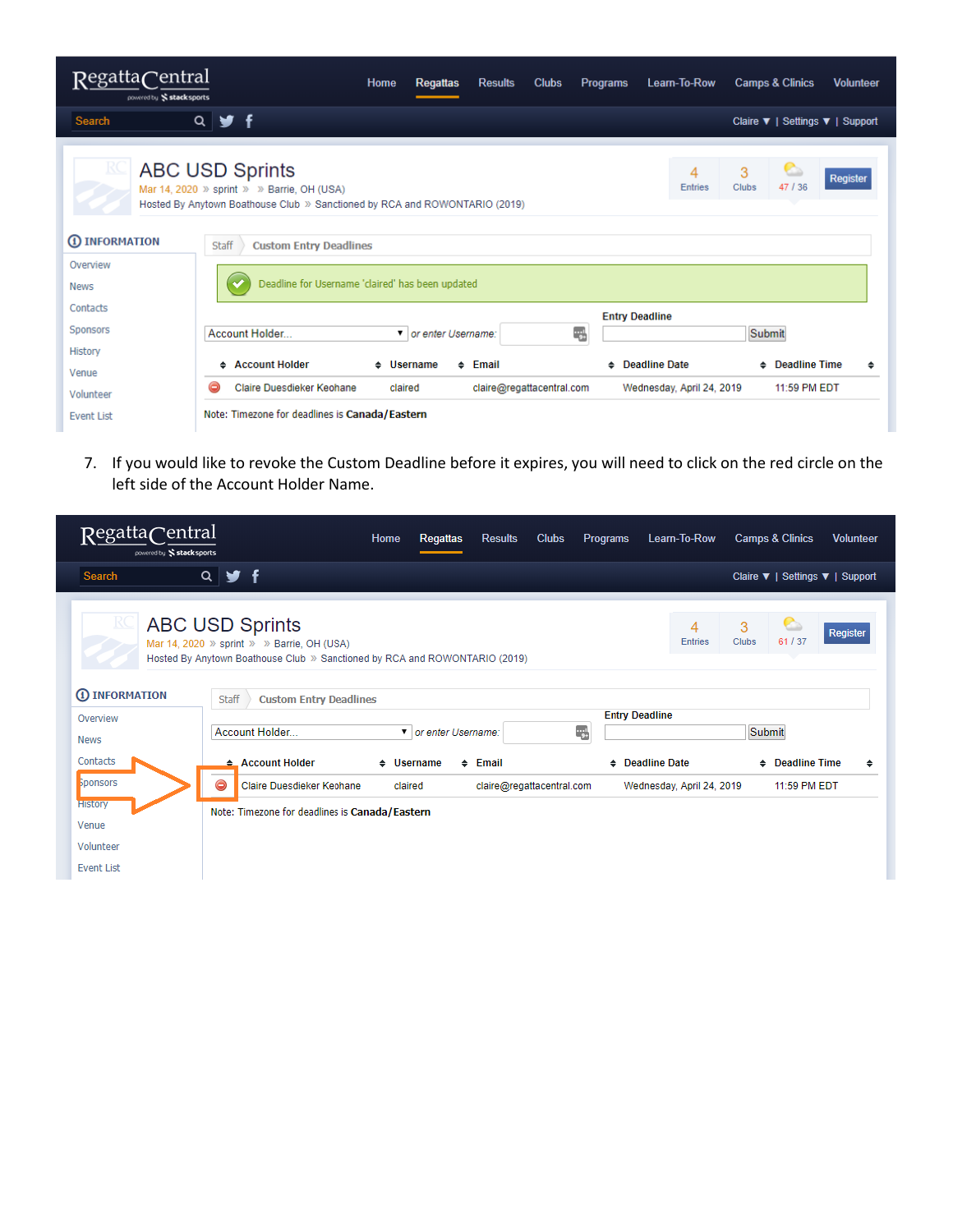## <span id="page-3-0"></span>HOW TO EDIT A REGISTRATION DEADLINE

1. Go to the regatta page, and click the "Dates & Deadlines" page on the sidebar

| RegattaCentral<br>powered by Stacksports       |                                                                                                                                                    | Home | <b>Regattas</b> | <b>Results</b>                              | <b>Clubs</b> | <b>Programs</b>         | Learn-To-Row | <b>Camps &amp; Clinics</b>   |             | <b>Volunteer</b>                |
|------------------------------------------------|----------------------------------------------------------------------------------------------------------------------------------------------------|------|-----------------|---------------------------------------------|--------------|-------------------------|--------------|------------------------------|-------------|---------------------------------|
| Search                                         | $Q \times f$                                                                                                                                       |      |                 |                                             |              |                         |              |                              |             | Claire ▼   Settings ▼   Support |
|                                                | <b>ABC USD Sprints</b><br>Mar 14, 2020 » sprint » » Barrie, OH (USA)<br>Hosted By Anytown Boathouse Club » Sanctioned by RCA and ROWONTARIO (2019) |      |                 |                                             |              |                         |              | 4<br><b>Entries</b>          | 3<br>Clubs  |                                 |
| 1 <b>INFORMATION</b><br>Overview               | Dates & Deadlines 2                                                                                                                                |      |                 |                                             |              |                         |              | <b>CREATE DEADLINE GROUP</b> |             |                                 |
| <b>News</b><br>Contacts<br>Sponsors<br>History | Dates & Times<br><b>STANDARD REGISTRATION</b><br>March 1, 2019 @ 11:59 PM EST<br><b>Opens</b><br>April 30, 2019 @ 11:59 PM EDT<br><b>Closes</b>    |      |                 | <b>GENERAL DATES</b><br><b>Payments Due</b> |              | At Time of Registration |              |                              | <b>EDIT</b> | <b>DELETE</b>                   |
| Venue<br>Volunteer<br>Evant Liet               | Timezone: Canada/Eastern Change                                                                                                                    |      |                 |                                             |              |                         |              |                              |             |                                 |

- 2. Click on the "Edit" button for the applicable registration deadline. If your event has multiple registration deadlines, you will only need to adjust the relevant deadline groups.
- 3. You can either update the "Standard Registration" period, or create a "Late Registration" period.
	- a. If you want people registering late to incur late fees, then you will also need to update your Price Groups.